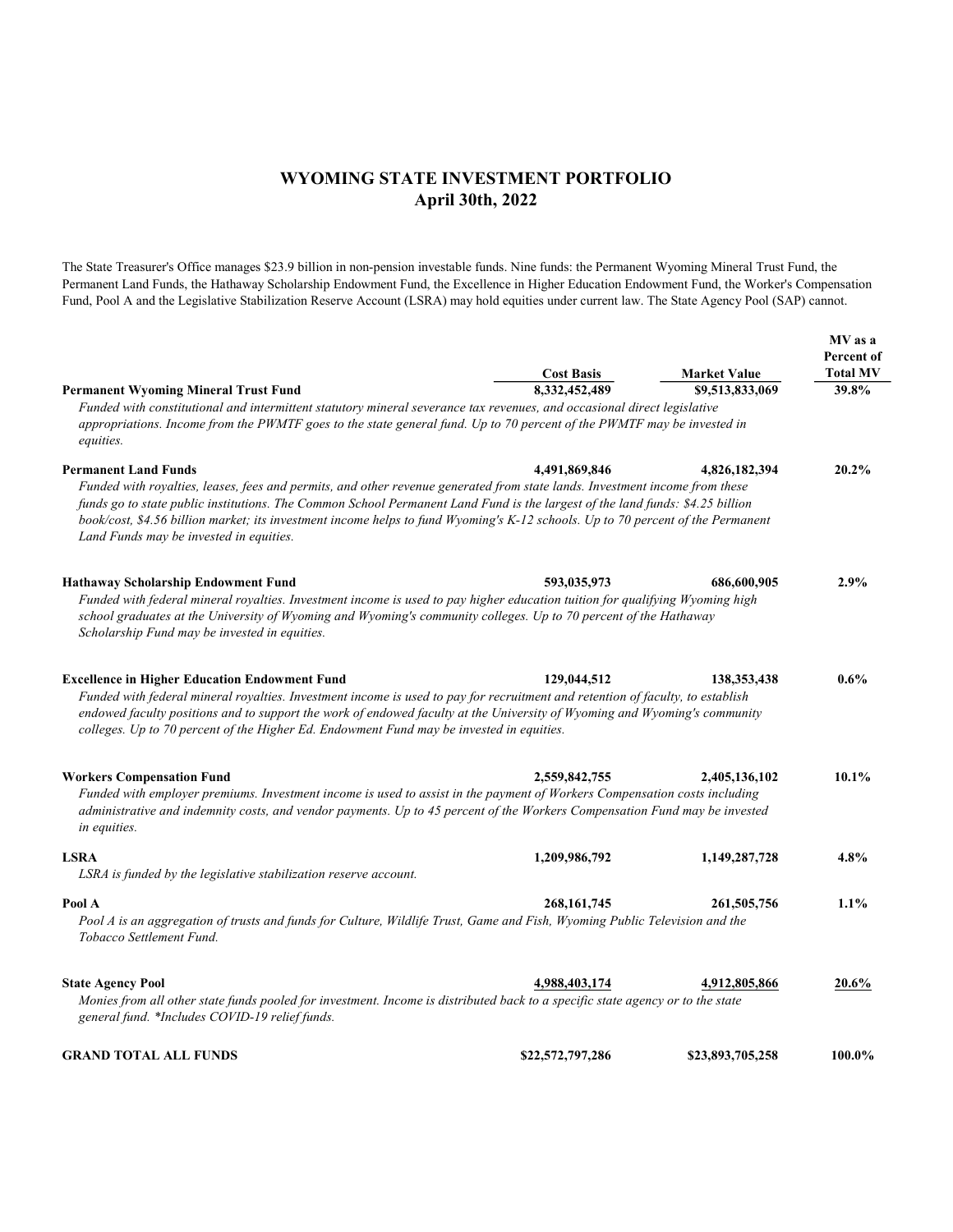## Net Asset Value Summary-All Accts as of 4/30/22 Unrealized Gain (Loss) & Realized Income (Loss) by Manager April 30, 2022

|                                                            |               |                                  |                                  | Unrealized                         | Apr 22<br><b>Dividends</b>    | <b>FY22 YTD</b><br><b>Dividends</b> | Apr 22<br><b>Realized</b>      | FY22 YTD<br>Realized           |
|------------------------------------------------------------|---------------|----------------------------------|----------------------------------|------------------------------------|-------------------------------|-------------------------------------|--------------------------------|--------------------------------|
| <b>Asset Class &amp; Manager</b><br><b>US Equity</b>       |               | Cost                             | <b>Market Value</b>              | Gain/Loss                          | & Interest                    | & Interest                          | Gain/(Loss)                    | Gain/(Loss)                    |
| State Street All Cap Index                                 |               | \$963,366,380                    | \$1,436,297,858                  | \$472,931,478                      | \$2,946,629                   | \$20,547,929                        | \$666,060                      | \$143,478,267                  |
| Wyoming Internal Domestic Equity - QM                      |               | \$47,473,226                     | \$44,640,470                     | (S2, 832, 755)                     | \$52,737                      | \$316,997                           | \$14                           | \$265,909                      |
| Wyoming Internal Domestic Equity - QT                      |               | \$52,473,901                     | \$48,966,373                     | $(\$3,507,528)$                    | \$91,002                      | \$654,459                           | (\$169,277)                    | \$1,054,512                    |
| Wyoming Internal Small Cap - QM                            |               | \$49,436,219                     | \$42,835,339                     | $($ \$6,600,880)                   | \$34,961                      | \$270,449                           | \$0                            | \$211,508                      |
| Wyoming Internal Small Cap - QT<br>UW Portfolio Management |               | \$49,162,391<br>\$1,000,000      | \$45,074,877<br>\$1,886,124      | (S4,087,515)<br>\$886,124          | \$99,452<br>\$3,286           | \$425,356<br>\$19,334               | (\$338,612)<br>\$0             | (S71,078)<br>\$0               |
| Van Berkom                                                 |               | \$174,485,917                    | \$170,522,530                    | $($ \$3,963,387 $)$                | \$0                           | \$1,416,867                         | \$2,427,127                    | \$36,858,531                   |
| <b>BlackRock Small Cap</b>                                 |               | \$100,098,929                    | \$83,232,014                     | (\$16,866,915)                     | \$129,691                     | \$1,070,633                         | \$337,203                      | \$20,937,880                   |
|                                                            | Total         | \$1,437,496,964                  | \$1,873,455,585                  | \$435,958,621                      | \$3,357,758                   | \$24,722,023                        | \$2,922,515                    | \$202,735,528                  |
| <b>International Equity</b>                                |               |                                  |                                  |                                    |                               |                                     |                                |                                |
| Arrowstreet International<br>Northern Trust                |               | \$588,800,975<br>\$1,006,242,926 | \$841,447,487<br>\$1,104,370,061 | \$252,646,512<br>\$98,127,135      | \$1<br>\$0                    | \$13<br>\$21,604,239                | \$0<br>\$1,540,137             | \$0<br>\$30,944,793            |
| Harding Loevner                                            |               | \$605,248,685                    | \$635,436,178                    | \$30,187,493                       | \$2,130,177                   | \$9,747,682                         | \$2,329,998                    | \$46,928,259                   |
|                                                            | Total         | \$2,200,292,587                  | \$2,581,253,726                  | \$380,961,140                      | \$2,130,178                   | \$31,351,934                        | \$3,870,134                    | \$77,873,052                   |
| Preferred Equity                                           |               |                                  |                                  |                                    |                               |                                     |                                |                                |
| Cohen & Steers                                             |               | \$248,738,744                    | \$254,590,744                    | \$5,852,000                        | \$0                           | \$0                                 | \$0                            | (S325, 850)                    |
| <b>MLPs</b>                                                |               |                                  |                                  |                                    |                               |                                     |                                |                                |
| Harvest                                                    |               | \$347,030,817                    | \$494,112,745                    | \$147,081,928                      | \$626,999                     | \$24,111,483                        | \$17,284,625                   | \$77,794,118                   |
| Harvest Passive                                            |               | \$344,990,620                    | \$501,332,701                    | \$156,342,081                      | \$817,982                     | \$27,364,637                        | \$7,936,308                    | \$42,629,128                   |
|                                                            | Total         | \$692,021,437                    | \$995,445,446                    | \$303,424,008                      | \$1,444,981                   | \$51,476,120                        | \$25,220,933                   | \$120,423,246                  |
| Private Equity                                             |               |                                  |                                  |                                    |                               |                                     |                                |                                |
| <b>Access Venture Partners</b>                             |               | \$2,205,145<br>\$76,661,957      | \$2,858,378                      | \$653,232<br>\$29,157,399          | \$0                           | \$0                                 | \$241,387                      | \$241,387                      |
| Cheyenne Capital Fund<br>Hamilton Lane Nowood              |               | \$113,225,905                    | \$105,819,356<br>\$131,652,210   | \$18,426,305                       | (\$836,784)<br>\$0            | $($ \$4,084,920)<br>\$5,365,839     | \$7,830,596<br>\$0             | \$64,879,338<br>\$31,611,146   |
| Nautic                                                     |               | \$5,215,176                      | \$5,215,176                      | \$0                                | \$0                           | (S602, 237)                         | \$0                            |                                |
| Neuberger Berman Sauger                                    |               | \$63,762,339                     | \$215,433,853                    | \$151,671,515                      | \$14                          | (S2, 588, 915)                      | \$0                            | \$46,535,540                   |
| Valor                                                      |               | \$35,975,443                     | \$54,332,269                     | \$18,356,826                       | \$0                           | (\$1,223,196)                       | \$0                            | S <sub>0</sub>                 |
| <b>GTCR</b>                                                |               | \$17,999,629                     | \$25,312,658                     | \$7,313,029                        | (\$132,747)                   | (S1,021,992)                        | \$0                            | \$0                            |
| Greenspring                                                |               | \$18,808,800                     | \$19,599,465                     | \$790,665                          | \$0                           | \$0                                 | \$0                            | \$0                            |
| Veritas                                                    |               | \$8,221,644                      | \$7,894,357                      | (S327, 287)                        | (\$366,119)                   | (\$1,047,670)                       | \$0                            | \$0                            |
| Blackrock                                                  |               | \$275,911,891                    | \$420,197,367                    | \$144,285,476<br>\$370,327,159     | <u>\$0</u>                    | \$80                                | \$0                            | \$911,891                      |
| Real Estate                                                | Total         | \$617,987,930                    | \$988,315,089                    |                                    | (S1, 335, 636)                | (S5, 203, 011)                      | \$8,071,983                    | \$144,179,302                  |
| Clarion                                                    |               | \$711,216,078                    | \$952,283,507                    | \$241,067,429                      | \$6,954,167                   | \$28,953,852                        | \$0                            | \$0                            |
| <b>UBS</b> Realty                                          |               | \$157,091,950                    | \$199,957,014                    | \$42,865,064                       | \$1,385,104                   | \$7,879,052                         | \$0                            | \$0                            |
| Morgan Stanley Prime                                       |               | \$400,000,000                    | \$490,722,761                    | \$90,722,761                       | \$4,561,538                   | \$14,771,983                        | \$0                            | \$0                            |
| SC Capital                                                 |               | \$99,592,288                     | \$111,695,929                    | \$12,103,641                       | \$2,375,767                   | \$3,919,436                         | \$0                            | \$0                            |
| M&G                                                        |               | \$32,363,344                     | \$7,460,200                      | (S24, 903, 144)                    | \$109                         | \$1,308,355                         | \$0                            | \$0                            |
| Northwood                                                  |               | \$117,688,696                    | \$202,483,563                    | \$84,794,867                       | \$600,590                     | \$2,734,501                         | \$487,694                      | \$4,498,982                    |
| RealTerm                                                   |               | \$249,999,982                    | \$303,980,745                    | \$53,980,763                       | \$29                          | \$6,256,471                         | \$0<br>\$0                     | \$0                            |
| West River Realty                                          | Total         | \$3,277,938<br>\$1,771,230,277   | \$8,516,746<br>\$2,277,100,465   | \$5,238,808<br>\$505,870,189       | $\frac{$0}{}$<br>\$15,877,304 | \$319,602<br>\$66,143,252           | \$487,694                      | \$0<br>\$4,498,982             |
| Infrastructure                                             |               |                                  |                                  |                                    |                               |                                     |                                |                                |
| Macquarie                                                  |               | 27,398,146.97                    | \$27,398,251                     | \$104                              | \$0                           | \$0                                 | \$0                            | \$0                            |
| Hedge Funds                                                |               |                                  |                                  |                                    |                               |                                     |                                |                                |
| <b>PAAMCO</b>                                              |               | \$6,433,236                      | \$2,812,817                      | $(\$3,620,419)$                    | \$50                          | \$569                               | \$0                            | \$0                            |
| Grosvenor External                                         |               | \$462,141,087                    | \$471,258,349                    | \$9,117,262                        | \$0                           | \$0                                 | \$0                            | \$0                            |
| Grosvenor Internal                                         |               | \$624,702,144                    | \$661,840,922                    | \$37,138,778                       | \$0                           | \$0                                 | \$0                            | \$5,569,148                    |
|                                                            | Total         | \$1,093,276,467                  | \$1,135,912,088                  | \$42,635,621                       | \$50                          | \$569                               | \$0                            | \$5,569,148                    |
| Opportunistic                                              |               |                                  |                                  |                                    |                               |                                     |                                |                                |
| Grosvenor D                                                |               | \$102,662,924                    | \$110,955,138                    | \$8,292,214                        | $($ \$99,450)                 | (S2,348,950)                        | \$0                            | \$0                            |
| Fixed Income                                               |               |                                  |                                  |                                    |                               |                                     |                                |                                |
| Credit Suisse                                              |               | \$486,482,951                    | \$482,241,791                    | $(\$4,241,159)$                    | \$1,067,074                   | \$14,697,037                        | \$0                            | \$0                            |
| Octagon                                                    |               | \$707,504,995                    | \$709,747,175                    | \$2,242,180                        | \$5,500,118                   | \$35,937,142                        | \$0                            | \$282,014                      |
| <b>KKR</b><br>Payden & Rygel                               |               | \$345,994,584<br>\$582,640,669   | \$344,178,334<br>\$514,594,206   | (\$1,816,250)<br>$($ \$68,046,463) | \$1,471,085<br>\$2,338,191    | \$4,482,173<br>\$15,744,407         | \$1,762                        | (\$1,298)<br>(\$1,930,384)     |
| <b>JPM MBS</b>                                             |               | \$596,600,376                    | \$551,233,221                    | (\$45,367,154)                     | \$1,806,874                   | \$20,228,745                        | (\$3,581,322)<br>(\$3,116,914) | (\$11,909,676)                 |
| PIMCO Core                                                 |               | \$1,014,338,954                  | \$881,388,885                    | (\$132,950,069)                    | \$1,300,582                   | \$37,476,275                        | (\$18,525,390)                 | \$7,325,395                    |
| PIMCO Low                                                  |               | \$1,241,565,294                  | \$1,223,442,206                  | (\$18,123,088)                     | \$488,811                     | \$5,701,390                         | (S1, 109, 913)                 | $(\$7,361,523)$                |
| Metlife                                                    |               | \$361,919,898                    | \$319,576,103                    | $($ \$42,343,795)                  | \$1,463,653                   | \$13,777,353                        | (\$2,013,237)                  | \$3,997,036                    |
| Grosvenor Opport Cr                                        |               | \$23,209,083                     | \$30,683,500                     | \$7,474,417                        | \$0                           | \$557,183                           | \$0                            | \$0                            |
| Eaton Vance                                                |               | \$179,204,960                    | \$167,944,490                    | (\$11,260,470)                     | \$0                           | \$0                                 | \$0                            | \$2,204,960                    |
| Wellington                                                 |               | \$109,988,042                    | \$89,561,527                     | (\$20,426,516)                     | \$374,827                     | \$2,183,776                         | \$0                            | $($ \$11,958)                  |
| Global Evolution Hard<br>Finisterre                        |               | \$173,836,372<br>\$169,690,365   | \$141,864,905<br>\$158,480,389   | (\$31,971,467)                     | \$27<br>\$0                   | \$4,898,951                         | \$0<br>\$0                     | (\$163,628)                    |
| Global Evolution Local                                     |               | \$121,429,615                    | \$101,998,661                    | (\$11,209,976)<br>(\$19,430,954)   | \$474                         | \$0<br>\$3,820,631                  | \$0                            | (\$342,606)<br>$(\$3,365,099)$ |
| Goldman Sachs                                              |               | \$214,973,615                    | \$196,132,240                    | ( \$18, 841, 375)                  | \$247                         | \$102,316                           | \$0                            | \$345,000                      |
|                                                            | Total         | \$6,329,379,772                  | \$5,913,067,634                  | (\$416,312,138)                    | \$15,811,962                  | \$159,402,747                       | (\$28,348,539)                 | (\$10,931,767)                 |
| Fixed Income                                               |               |                                  |                                  |                                    |                               |                                     |                                |                                |
| Internal Portfolio                                         |               | \$1,016,423,795                  | \$880,141,883                    | (\$136, 281, 912)                  | \$1,399,671                   | \$13,644,343                        | (\$5,107,775)                  | \$4,628,080                    |
| Internal Ladder                                            |               | \$3,934,800,231                  | \$3,841,822,587                  | (\$92,977,644)                     | \$5,869,437                   | \$42,356,159                        | \$0                            | (S383)                         |
| Internal Low Duration                                      |               | \$675,377,222                    | \$643,163,022                    | $(\$32,214,200)$                   | \$250,270                     | \$1,302,601                         | \$0                            | \$1,011,515                    |
| <b>Internal Long Duration</b>                              |               | \$283,911,675                    | \$246,776,186                    | $(\$37,135,489)$                   | \$17,889                      | \$5,717,944                         | (\$520,577)                    | \$4,005,969                    |
| Public Purpose Investments                                 |               | \$204,225,503                    | \$204,225,503                    | held at cost                       | \$233,248                     | \$2,077,483                         | \$0                            | \$0                            |
| Cash Equivalents                                           |               |                                  |                                  |                                    |                               |                                     |                                |                                |
| JP Morgan                                                  |               | \$1,918,519,053                  | \$1,920,081,910                  | \$1,562,857                        | \$294,068                     | \$674,150                           | \$13,956                       | \$246,590                      |
| Securities Lending                                         |               |                                  |                                  |                                    | \$831,531                     | \$4,328,784                         | \$0                            | \$0                            |
| Other**                                                    |               | 19,054,559.35                    | \$0                              | (\$19,054,559)                     | \$0                           | \$22,666                            | $(\$3,375,492)$                | $(\$3,368,761)$                |
|                                                            | <b>TOTALS</b> | \$22,572,797,286                 | \$23,893,705,258                 | \$1,320,907,972                    | \$46,083,262                  | \$395,668,814                       | \$3,234,833                    | \$550,544,649                  |

\*Note: Unrealized Gain/Loss is not only unrealized gains and losses but also a catch all for accrued income, receivables, and income generated but not taken yet by the Treasurer's Office, etc.

\*\*This income category reflects gain or income from closed funds.